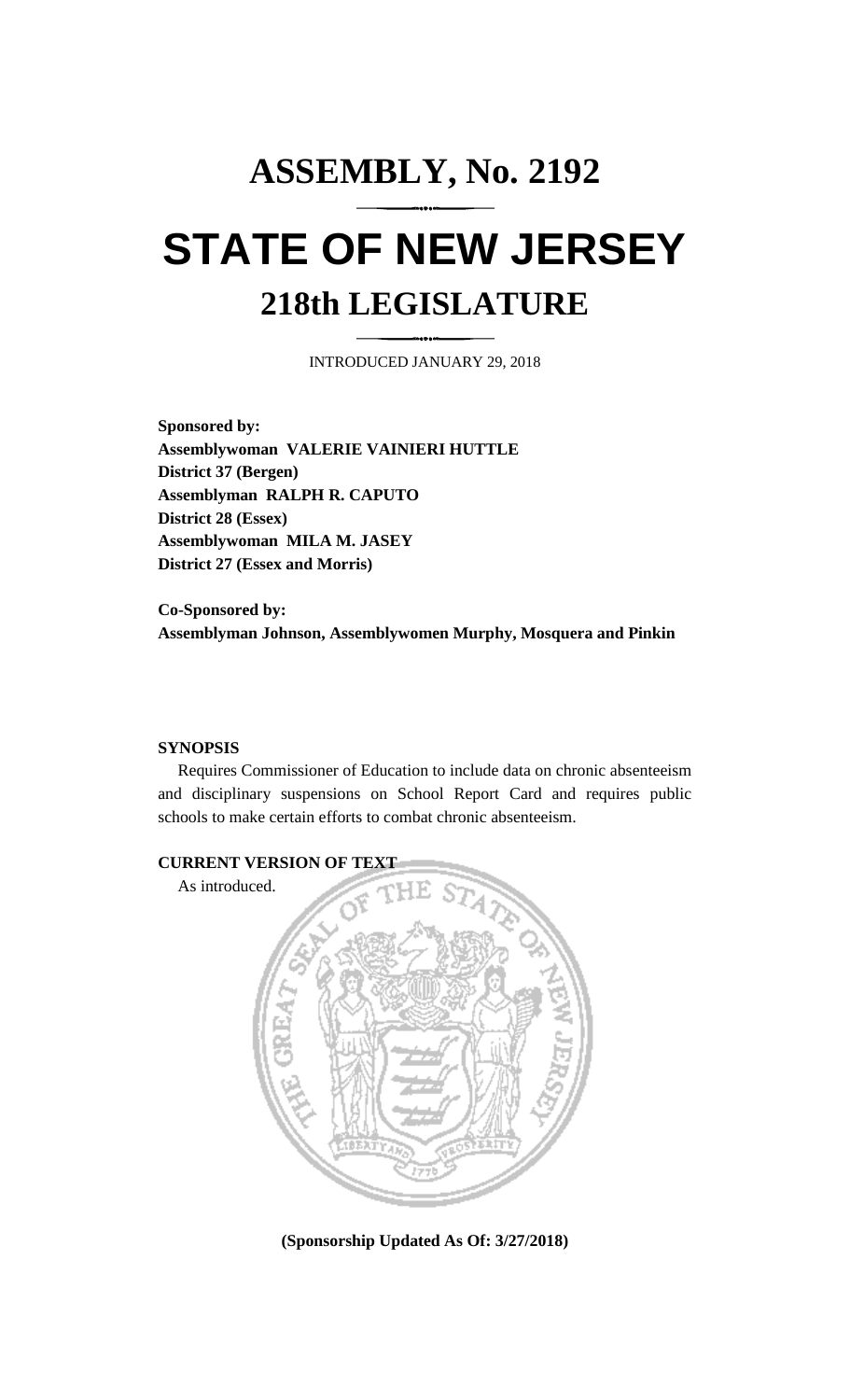# **A2192** VAINIERI HUTTLE, CAPUTO

 **AN ACT** concerning student attendance records, amending P.L.1995, c.235, and supplementing chapter 38 of Title 18A of the New Jersey Statutes. **BE IT ENACTED** *by the Senate and General Assembly of the State of New Jersey:* 1. Section 3 of P.L.1995, c.235 (C.18A:7E-3) is amended to read as follows: 3. Report cards issued pursuant to section 2 of this act shall include, but not be limited to, the following information for: a. the school district and for each school within the district, as appropriate: (1) results of the elementary assessment programs; (2) results of the Early Warning Test; (3) results of the High School Proficiency Test; (4) daily attendance records for students and professional staff; (5) student graduation and dropout rates; (6) annual student scores on the Scholastic Aptitude Test; (7) total student enrollment, percentage of limited English proficient students, percentage of students in advanced placement courses, and any other school characteristics which the commissioner deems appropriate; (8) instructional resources including teacher/student ratio, average class size and amount of instructional time per day, as calculated by formulas specified by the commissioner; (9) a written narrative by the school principal or a designee which describes any special achievements, events, problems or initiatives of the school or district; (10) data identifying the number and nature of all reports of harassment, intimidation, or bullying; **[**and**]** (11) indicators of student career readiness; (12) the number and percentage of students who were chronically absent, as defined in rules and regulations promulgated by the Commissioner of Education within 90 days of the effective date of P.L. , c. (C. ) (pending before the Legislature as this bill) ; and (13) the number and percentage of students who received a disciplinary suspension; and b. the school district, as appropriate: (1) per pupil expenditures and State aid ratio; (2) percent of budget allocated for salaries and benefits of administrative personnel; (3) percent of budget allocated for salaries and benefits of teachers;

**EXPLANATION – Matter enclosed in bold-faced brackets [thus] in the above bill is not enacted and is intended to be omitted in the law.**

**Matter underlined thus is new matter.**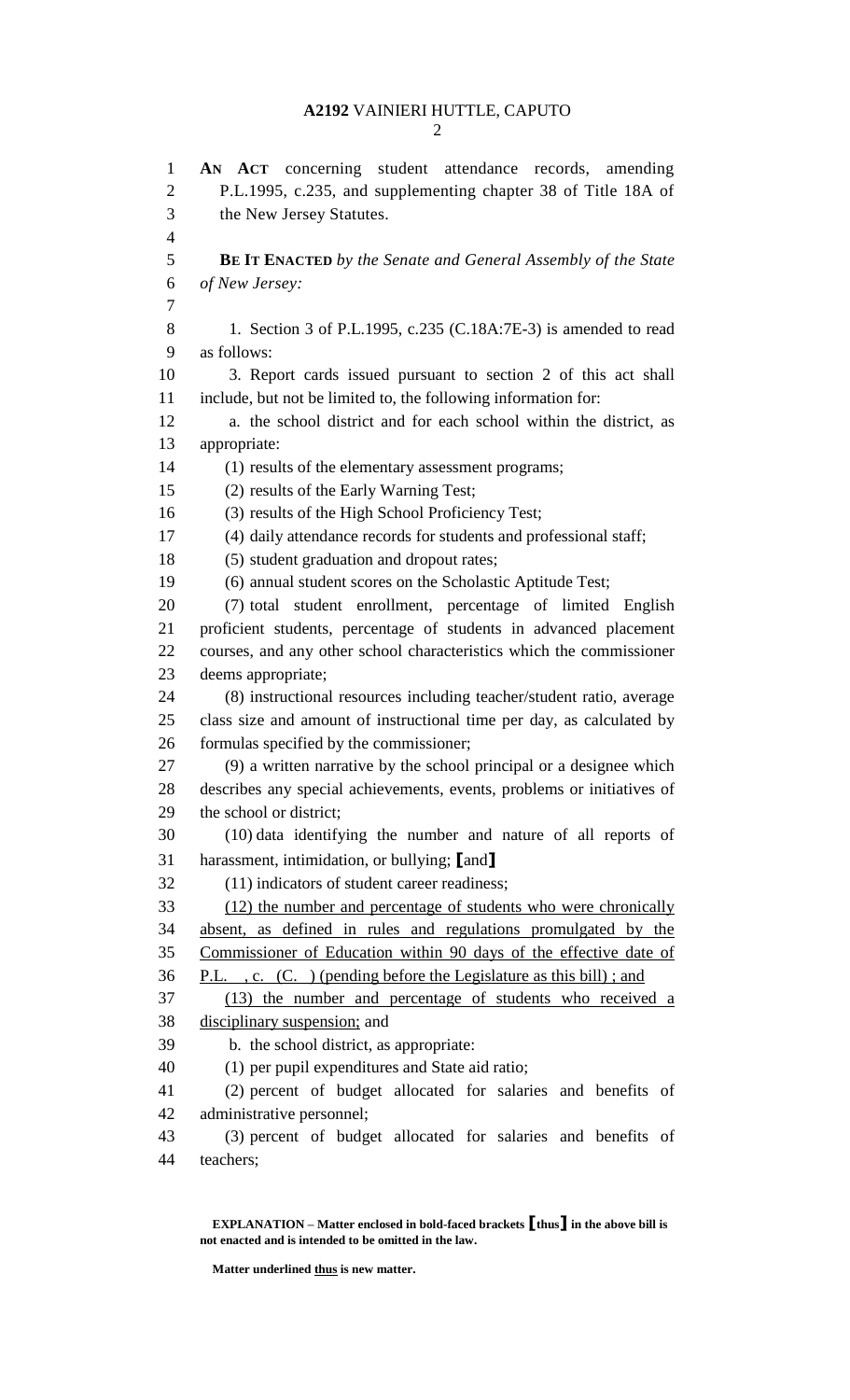#### **A2192** VAINIERI HUTTLE, CAPUTO

 (4) percentage increase over the previous year for salaries and benefits of administrative and instructional personnel; (5) the number of administrative personnel and the ratio of administrative personnel to instructional personnel; (6) a profile of the most recent graduating class concerning their educational or employment plans following graduation; and (7) any other information which the commissioner deems appropriate. For the purposes of this section, the Commissioner of Education shall establish a uniform methodology for the reporting of the data concerning administrative personnel on a full-time equivalent basis. (cf: P.L.2014, c.71) 2. (New section) a. As used in this section, "chronically absent" shall be defined in rules and regulations promulgated by the Commissioner of Education within 90 days of the effective date of P.L. , c. (C. ) (pending before the Legislature as this bill). b. In the event that 10 percent or more of the students enrolled in a public school are chronically absent, the school shall develop a corrective action plan to improve absenteeism rates. The corrective action plan shall include, but need not be limited to, the following: 22 (1) identifying problems and barriers to school attendance; (2) developing recommendations to address the problems and barriers to school attendance that have been identified; (3) outlining communication strategies to educate and inform parents on the importance of school attendance; (4) establishing protocols on informing and engaging parents when a child begins to show a pattern of absences; and (5) reviewing school policies to ensure that they support improved school attendance. In developing the corrective action plan, the school shall solicit input from parents of students currently attending the school. The solicitation shall include, at a minimum, a parental survey that includes questions related to parents' beliefs regarding the reasons why students are chronically absent and recommendations on the best ways to improve attendance. In developing the corrective action plan, the school shall engage the school's parent organization, if one exists, in identifying the causes of the school's high absenteeism rate and possible solutions. If there is no parent organization at the school, the school shall hold a public meeting to provide parents with an opportunity to provide input during the development of the corrective action plan. c. The school shall present the corrective action plan to the board of education. The school shall annually review and revise the corrective action plan, and present the revisions to the board, until the percent of students who are chronically absent is less than 10 percent.